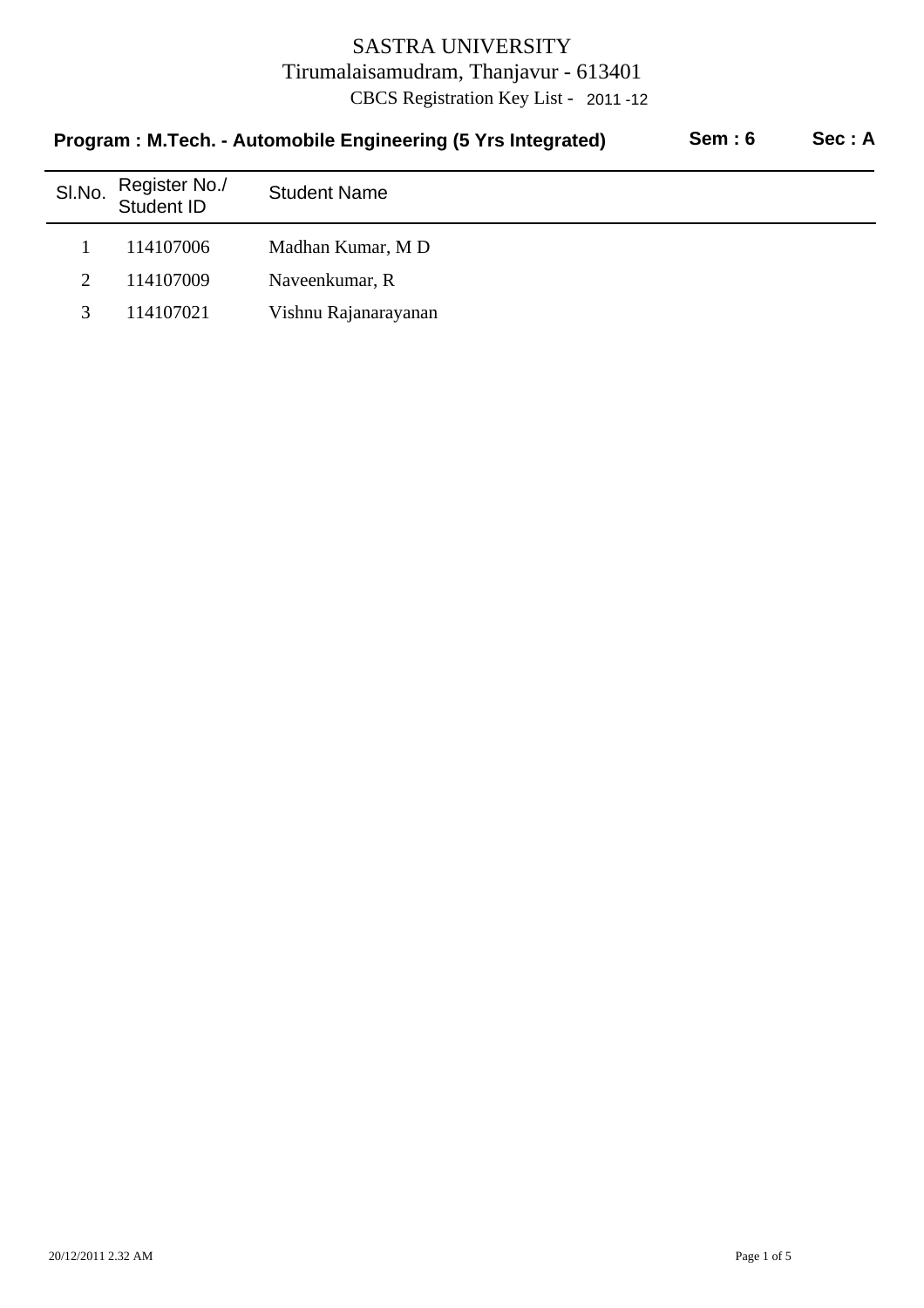| Program: M.Tech. - Automobile Engineering (5 Yrs Integrated) |                             |                     | <b>Sem: 6</b> | Sec: B |
|--------------------------------------------------------------|-----------------------------|---------------------|---------------|--------|
| SI.No.                                                       | Register No./<br>Student ID | <b>Student Name</b> |               |        |
|                                                              | 114107008                   | Manush S Rowaine    |               |        |
| $\mathfrak{2}$                                               | 114107013                   | Shivkumar Agarwal   |               |        |
|                                                              | 114107014                   | Shreyas Hande, K    |               |        |
|                                                              |                             |                     |               |        |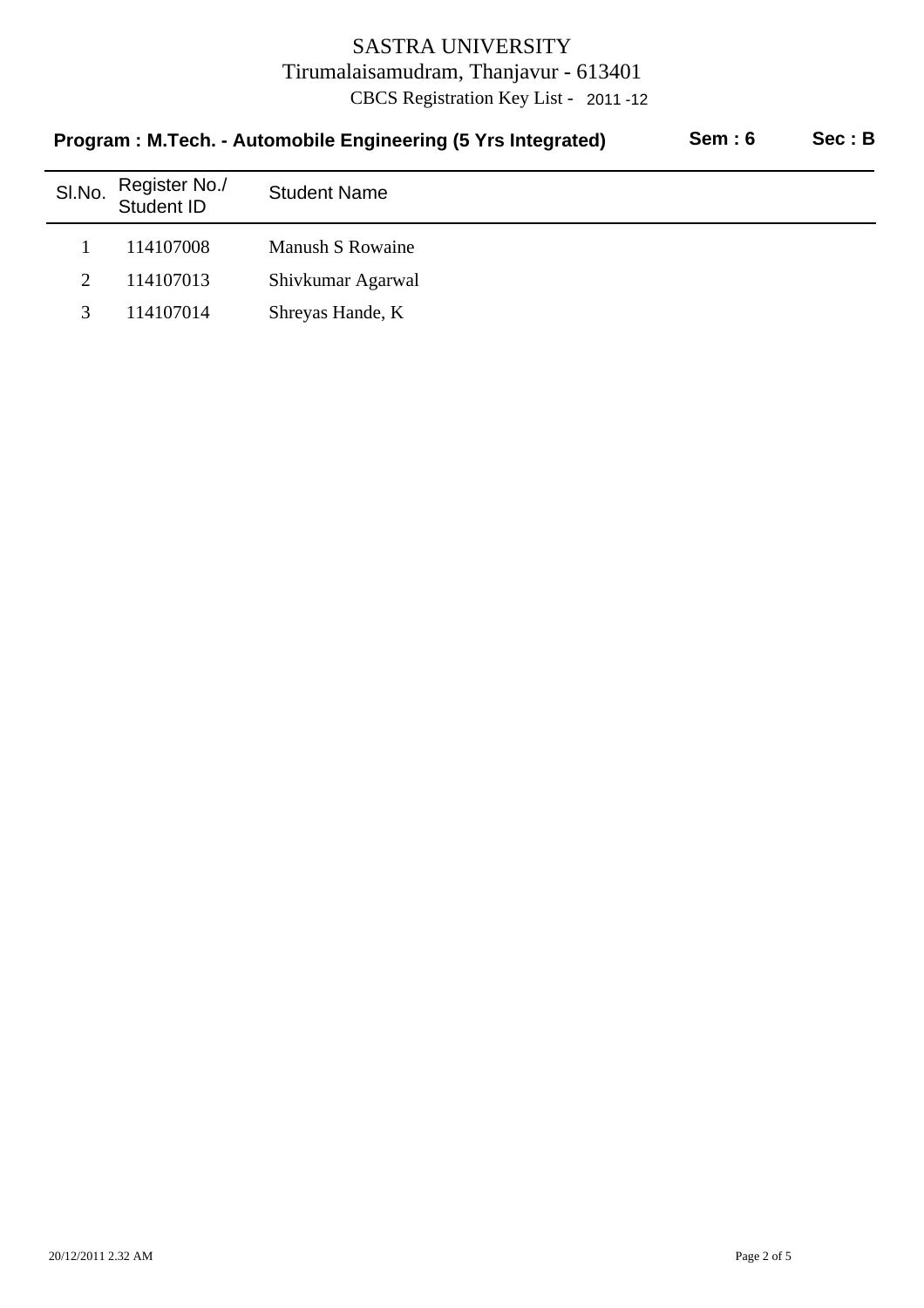| Program: M.Tech. - Automobile Engineering (5 Yrs Integrated) |                             |                     | Sem: 6 | Sec: C |
|--------------------------------------------------------------|-----------------------------|---------------------|--------|--------|
| SI.No.                                                       | Register No./<br>Student ID | <b>Student Name</b> |        |        |
|                                                              | 114107001                   | Achuthan, S         |        |        |
| 2                                                            | 114107003                   | Jagannath, R        |        |        |
| 3                                                            | 114107016                   | Srinath, B          |        |        |
| 4                                                            | 114107020                   | Vinoth, P           |        |        |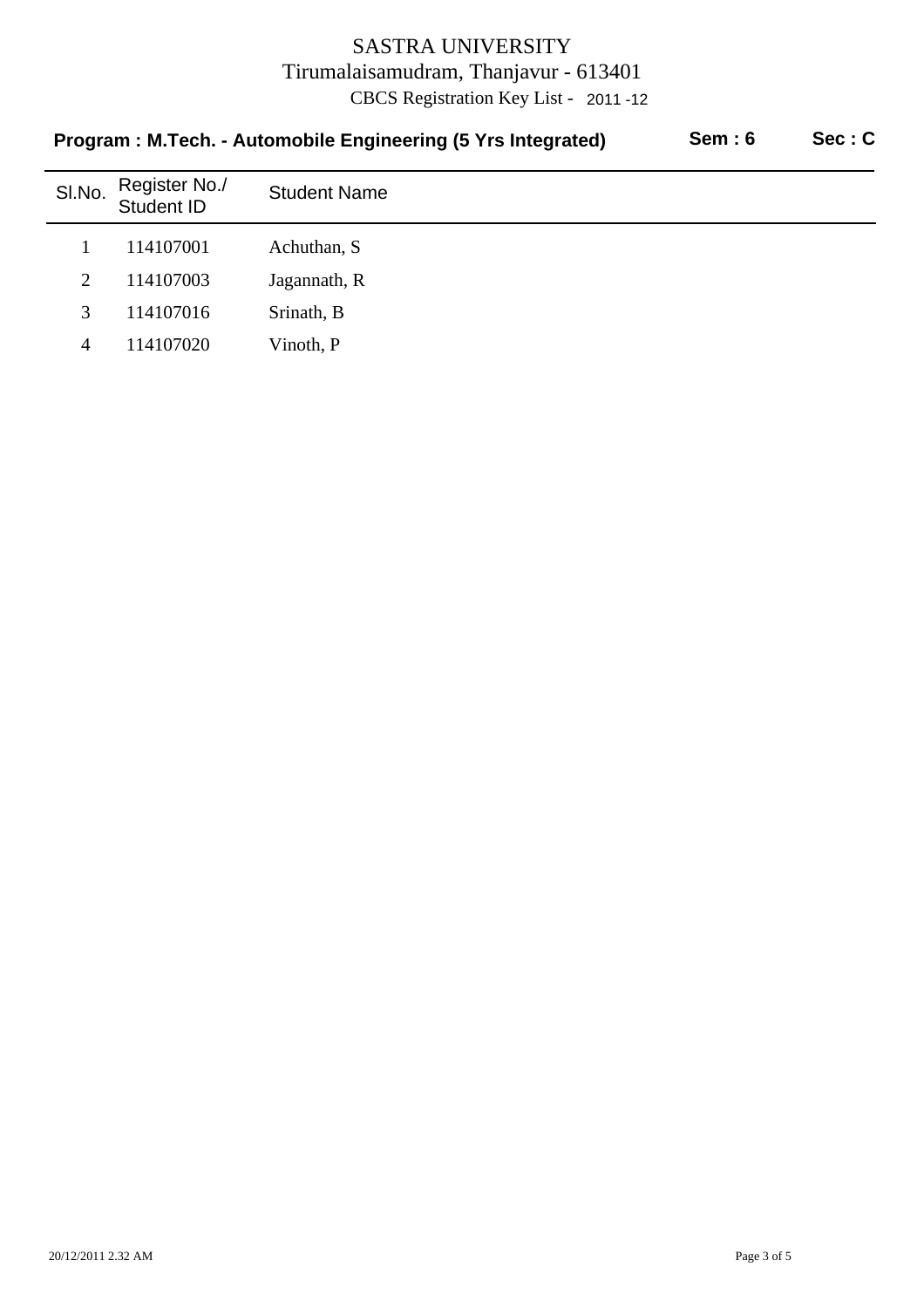| Program: M.Tech. - Automobile Engineering (5 Yrs Integrated) |                             |                       | Sem:6 | Sec: D |
|--------------------------------------------------------------|-----------------------------|-----------------------|-------|--------|
| SI.No.                                                       | Register No./<br>Student ID | <b>Student Name</b>   |       |        |
|                                                              | 114107004                   | Kathiresan, K         |       |        |
| $\mathfrak{2}$                                               | 114107010                   | Prabhu, C V           |       |        |
| 3                                                            | 114107011                   | Prashanthi Krishna, S |       |        |
| 4                                                            | 114107012                   | Sathyanarayanan, R    |       |        |
| 5                                                            | 114107017                   | Srinivas, K           |       |        |